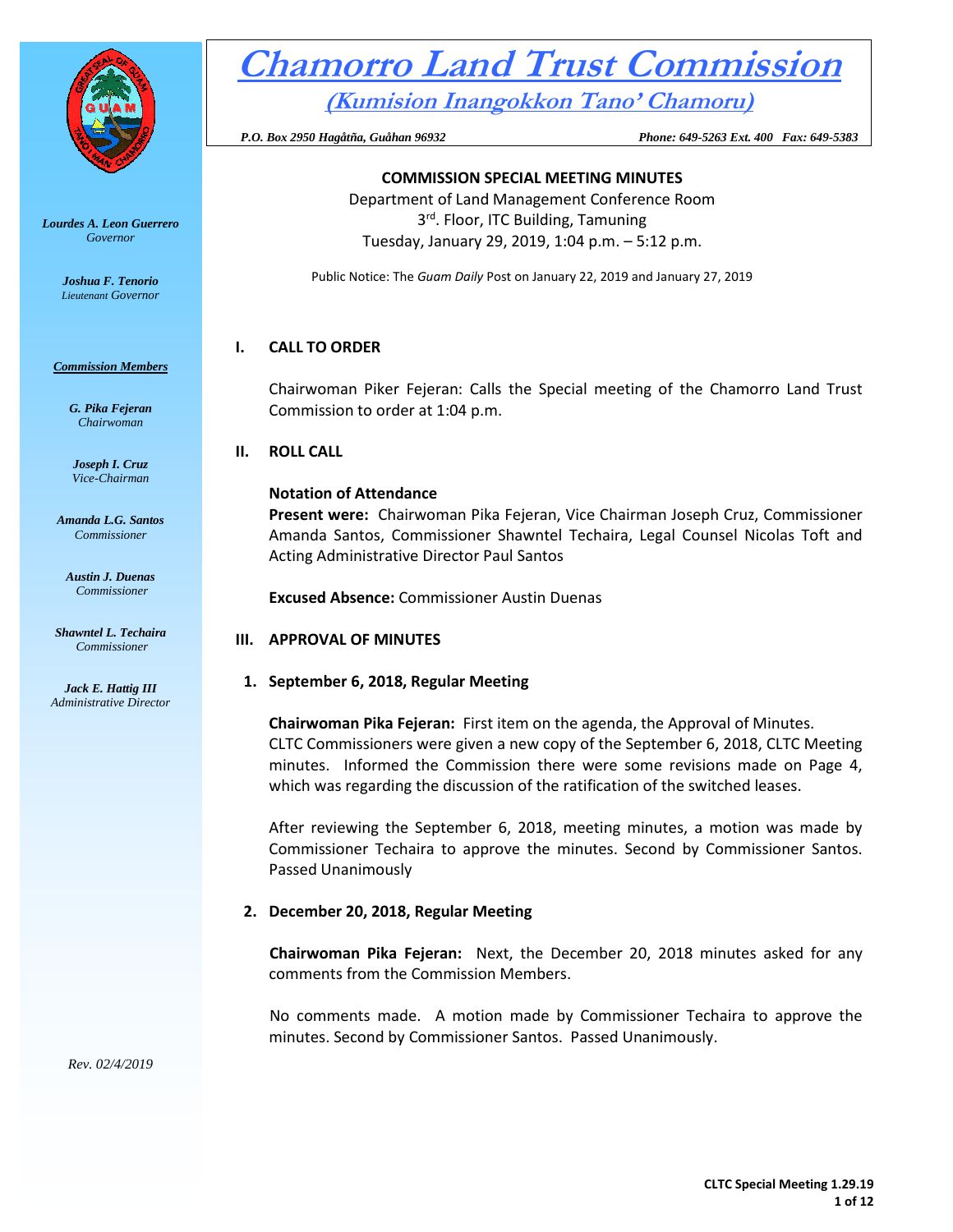# **IV. OLD BUSINESS**

**1.** Confirmation of the Chamorro Land Trust Administrative Director, Jack Hattig III **Chairwoman Pika Fejeran:** Our Maga Haga (Governor of Guam) has appointed Jack Hattig III to serve as our Chamorro Land Trust Administrative Director. It is also recognized pursuant to the CLT Commission's Authority under 21 GCA; §75102(b) confirmation of Mr. Hattig lies solely on the Commission. The main concern is the budget that was discussed at the last CLTC meeting. The budget for the last several years has not included any salary for the Administrative Director position.

Referred the budget report to Program Coordinator III, Joey Cruz, who manages the budget for the CLTC in house.

**Program Coordinator III Joey Cruz** reports on Chamorro Land Trust Commission funds and appropriations as well as CLTC FY2019 projection and analysis.

Based on 21 GCA, Chapter 75; §75124 (b) Expenditures from the Fund shall be made pursuant to a resolution by the CLTC, and shall be restricted to the following expenditures: It details what the appropriations of the CLTC Survey and Infrastructure can be spent on.

**Chairwoman Pika Fejeran:** asked about the \$34,725.00 that is in the Land Trust Survey and Infrastructure Fund can only be spent…

**Program Coordinator III Joey Cruz:** in response to Chairwoman Fejeran's statement it can only be spent on the following:

- (1) For the subdivision, surveying, mapping and registration of tracts of residential and agriculture land in the CLTC property inventory; and
- (2) For the construction of infrastructure, to include access roads, water, and power utilities, to service CLTC residential and agriculture tracts of land.

**Chairwoman Pika Fejeran:** states we (CLTC) cannot touch that money for salaries.

**Program Coordinator III Joey Cruz**: replied: or operations and continues with the next section of his report.

The next document in the packet, CLTC FY2019 Projection and Analysis; with a current recruitment of an Administrative Director and an Administrative Aide, certain cuts had to be considered such as the budget allotment under the 240 Object Class. The budget was Nineteen Thousand Nine Hundred Dollars (\$19,900.00) as of January 28, 2019, the trust only spent an amount of One Thousand One Hundred Three Dollars (\$1,103.00).

With communication with the Budget Analyst from BBMR it was agreed the remainder of the Fiscal Year 2019, the trust can only spend about Four Thousand Dollars (\$4,000.00) more which would leave a lapse of about Fourteen Thousand Seven Hundred Ninety Seven Dollars (\$14,797.00).

Overall with the release of the reserves, the CLTC appropriations, the Trust can proceed with the recruitment of the Administrative Aide and the Administrative Director. In the end the Trust may possibly see a lapse of Seven Thousand Six Hundred Eighty Dollars (\$7,680.00).

**Chairwoman Pika Fejeran:** states basically we're (CLTC) is not going to use all that money to fund the shortfall on salaries and benefits.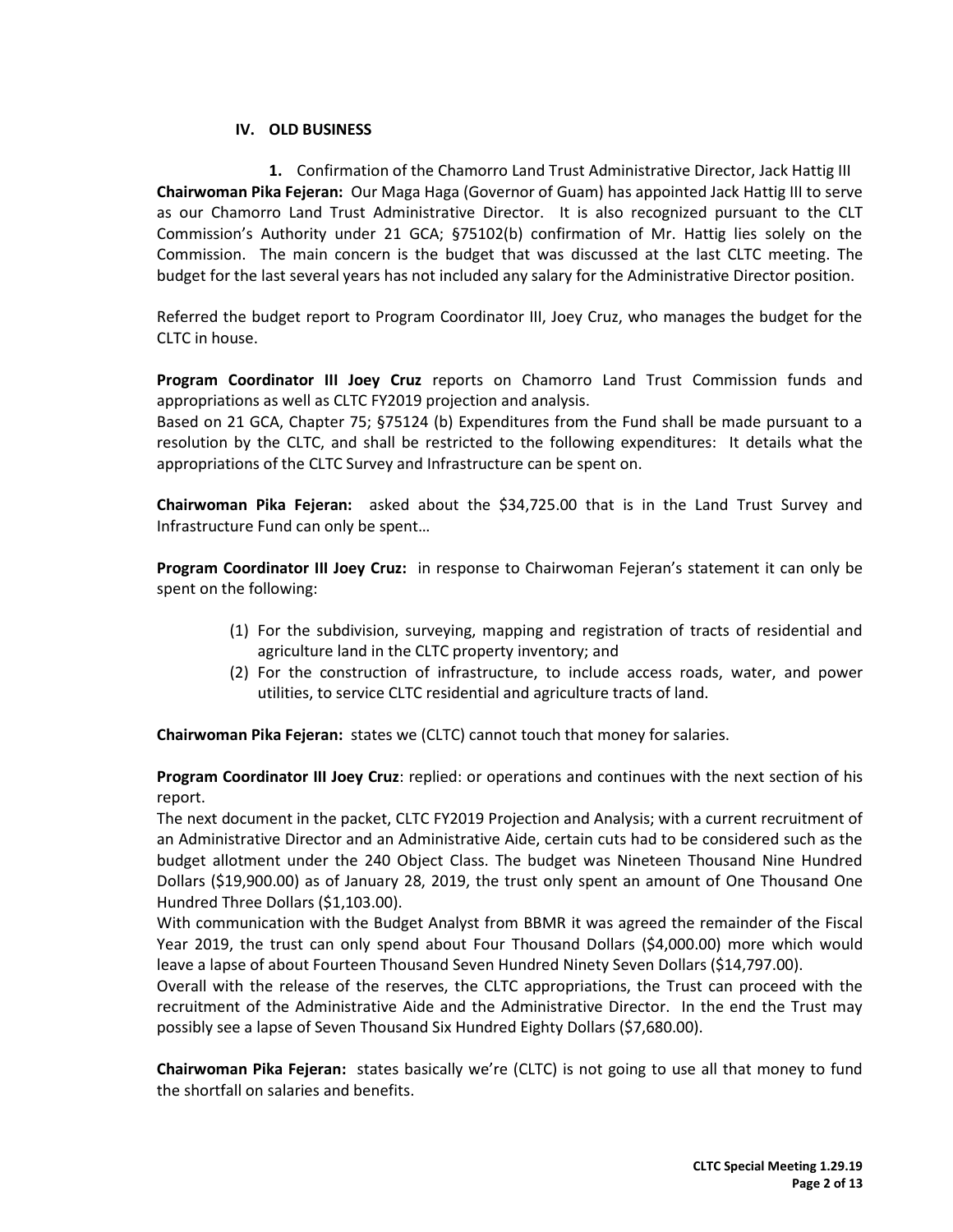**Program Coordinator III Joey Cruz**: in response, in addition, to the budget report, there is an appropriation for Contractual, one pending expense which is the audit cost that has not been encumbered. Other requirements under the projection analysis would cost the Trust Twenty Seven Thousand Dollars (\$27,000.00) which would leave a lapse of Thirty Six Thousand Two Hundred Three Dollars (\$36,203.00). The lapse will also be requested to move to fund the shortfall.

**Chairwoman Pika Fejeran:** restates the Contractual Budget the \$27, 000.00 is for the audit and asks about the \$63,331.00.

**Program Coordinator III Joey Cruz:** in response to Chairwoman Pika Fejeran, the \$63,331.00 is the expenses all encumbered as of October 1, 2018 to January 28, 2019, which is for publications and CLTC's share of attorney fees.

**Chairwoman Pika Fejeran:** for confirmation, the \$63,000.00 expense or encumbered is what we (CLTC) has spent and what is anticipated to be spent.

**Program Coordinator III Joey Cruz:** in response, yes.

**Chairwoman Pika Fejeran:** reconfirming the budget for FY2020 is being worked on with BBMR

**Program Coordinator III Joey Cruz:** in response, yes. FY2020 budget is being worked on and the (CLTC) should be receiving the return of the FY2020 budget analysis.

**Program Coordinator III Joey Cruz:** the next document is the staffing pattern, the baseline of what is used for the staffing pattern requirements in our analysis.

All the benefits for medical and dental for the recruitment of the Admin Aide and the Administrative Director was set at the highest because it is unknown what type of plan they will choose.

**Chairwoman Pika Fejeran:** currently we have an Admin Aide position that is vacant and asked about the Private Secretary Position that is vacant.

**Program Coordinator III Joey Cruz:** in response, we (CLTC) tried to factor the Private Secretary position into the projection, however, if we were to sacrifice the Admin Aide for the Private Secretary, there wouldn't be enough money.

**Chairwoman Pika Fejeran:** replied, there are two vacancies and we (CLTC) can fill the Admin Aide but cannot fill the Private Secretary, so we'll (CLTC) will be foregoing the Private Secretary for the salary of the Administrative Director.

This is also considering that one of the Land Agent I has resigned.

**Program Coordinator III Joey Cruz:** In response, yes, we already moved the encumbrance.

**Chairwoman Pika Fejeran**: That also means we would not be able to fill that position until such time.

**Program Coordinator III Joey Cruz:** in response, yes if there is enough money for next fiscal year.

**Chairwoman Pika Fejeran:** states, in total, we are giving up some expenditures that were allocated for supplies, contracts and miscellaneous; in addition to filling the Private Secretary and filling the Land Agent I positions that is vacated as of today.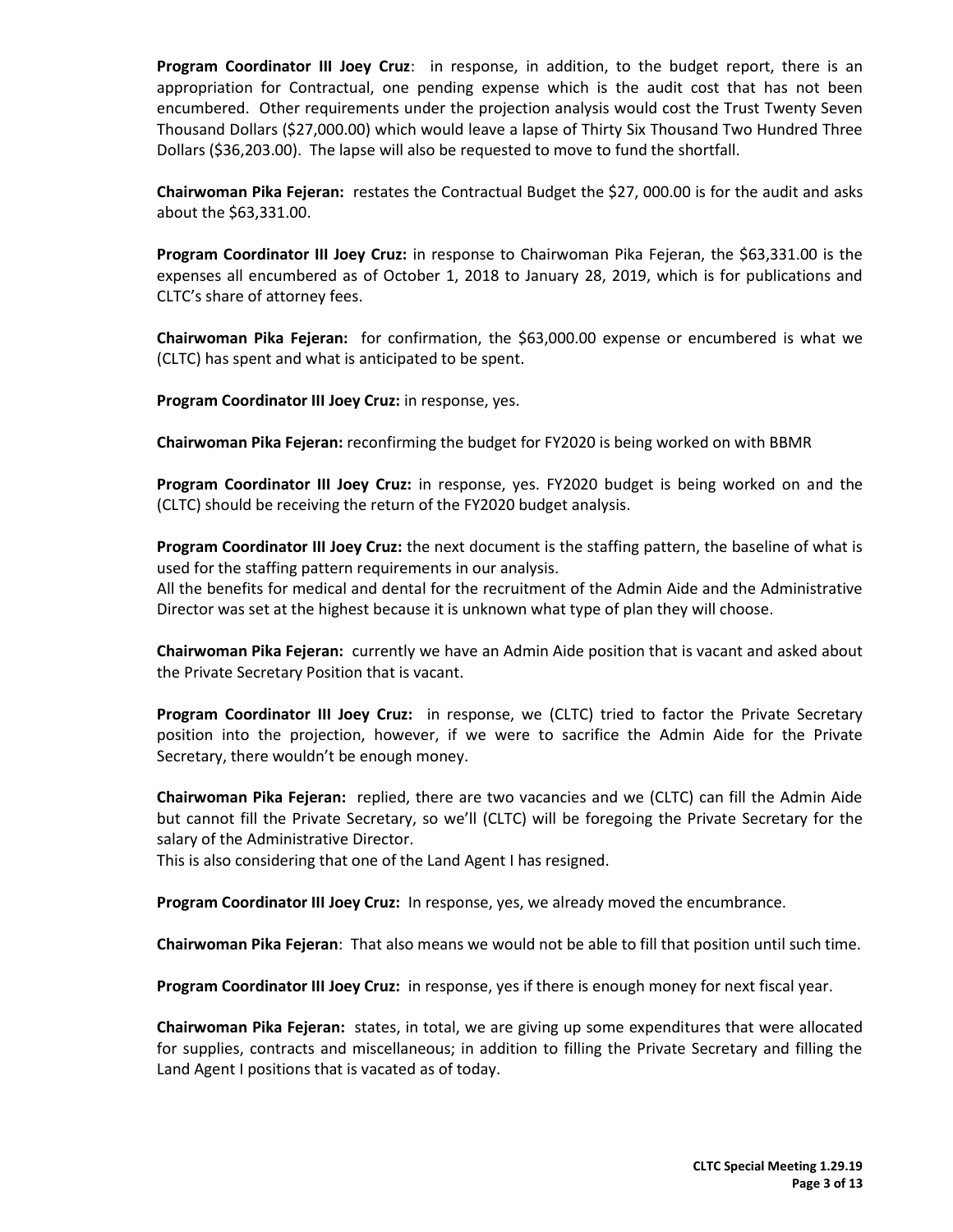**Chairwoman Pika Fejeran:** after justification, clarification and understanding of the CLTC budget, appropriation funds it is clear that BBMR and Joey (Program Coordinator III) were able to find funding to support the hiring of the Administrative Director. Our (CLTC) budget can handle it, (referring to the expense to employ an Administrative Director).

Stated we (CLTC) has someone who is eager and ready to start, he (referring to Mr. Hattig) is ready to take on a complex program. Employment packet was submitted to the Commission and there is nothing in Mr. Hattig's employment packet that is concerning. Also informed the Commission the effective start date of Mr. Hattig's employment will be effective February 4, 2019.

Invites Mr. Hattig to come forward before the Commission.

# **A motion made by Vice Chairman Joe Cruz to approve the confirmation of Mr. Jack Hattig III as the Administrative Director of the Chamorro Land Trust. Second by Commissioner Santos. Passed Unanimously.**

After the confirmation of the Chamorro Land Trust Administrative Director, Mr. Jack Hattig III, the commission had a list of priorities that was given to him and were discussed. These priorities are to improve transparency of the Commission and re-establish our (CLTC's) integrity.

The list of priorities also included general job duties given to the Administrative Director from the Commission are the following:

- $\cdot \cdot$  To exercise the power and authority delegated to the Administrative Director given only by the Commission.
- \* To manage the CLTC Staff, the budget and the assets.
- $\div$  To ensure program compliance with all applicable laws, rules and regulations.
- To report to the Commission all activities on a semi-monthly basis at the CLTC Meetings.
- $\cdot \cdot$  To carry out any and all activities as directed by the CLTC commission.
- $\div$  To monitor all the legislative bills pertaining to the Chamorro Land Trust; as the previous Director did, he would inform the commission about the bill and draft testimonies and attend public hearings.

Priorities for 2019 are the following:

- Executive Order 2019-01; to Re-Establish the Chamorro Land Trust as a separate agency for the Department of Land Management.
- ❖ Improve the transparency of the Trust
- Register and Survey all lands for the Chamorro Land Trust Inventory and determined best use
- Work with the Legislature to come up with a Bill to ratify the 102 "Null and Void" leases and to amend Public Law 23-38 and the Chamorro Land Trust Act; once those amendments are made, we'll need you to map, document and train the CLTC staff and our Beneficiaries on the processes, requirements and policies for Agricultural and Residential leasing.
- $\cdot$  Re-establish the integrity of the Residential and Agricultural waiting list
- **Prepare for future leasing to include a preparation of a base line report with the property** inventory which would be the CLTC supply versus CLTC lessee and applicant demand to determine the long term planning needs. Future leasing would require that CLTC coordinate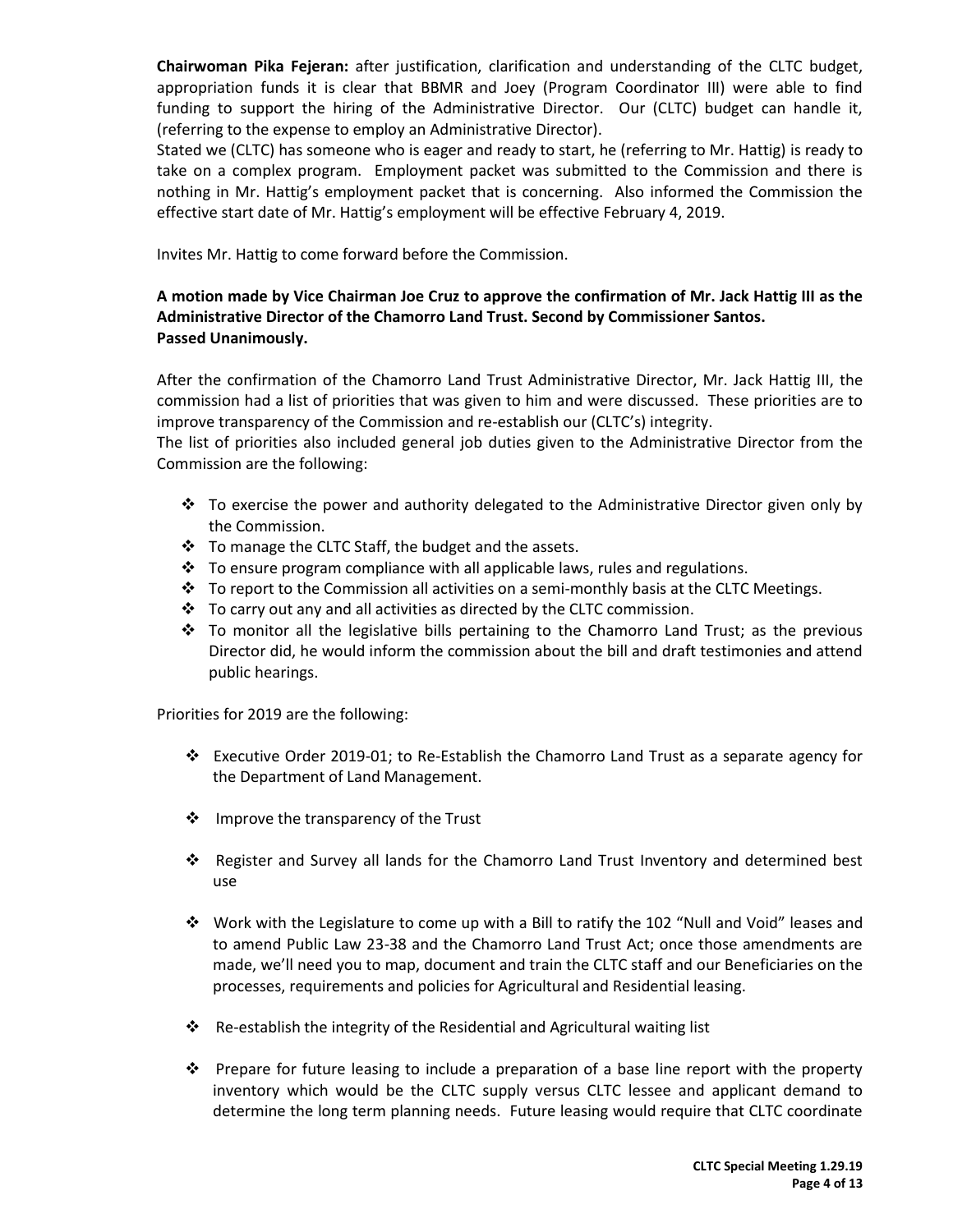with the utility agencies to plan current and future leasing efforts to run parallel with planned capital improvement projects. Also to prepare for future leasing, CLTC be looking at subdivision compliance checks for current lessees, developing communities and coordinating with Guam Housing to fast track home building.

- Generate revenue, based on the CLTC current revenue stream, the Trust will not have enough money to sustain current operations in 2023, about four years to increase and generate CLTC's revenue.
- Finally, reorganize the CLTC staff and the efforts to achieve the priorities mentioned above.

Chairwoman Pika Fejeran: stated after listing the priorities mentioned above, would like to go over each of the priorities in finer detail off line with the Administrative Director Hattig.

# **V. NEW BUSINESS**

#### **1. Administrative Action**

**a. Maps & Addendums** – moved to item VI, ADMINISTRATIVE MATTERS, No. 3; Processing of Maps – Tabled for the next meeting schedule on February 7, 2019.

# **b. Constituent Staff Reports**

- i. Juan Benavente No representative present. Tabled for February 7, 2019
- ii. Teddy Pangelinan Concepcion Request to have a construction of a piggery.

**Chairwoman Pika Fejeran:** reads the staff remark; Subject lot is unregistered, lot was surveyed and mapped and approved by Thomas Elliott on March 24, 2006; lot has been utilized for cattle grazing since 1997; Lease was ratified by CLTC Board on September 6, 2018.

**Vice Chairman Joe Cruz:** asking how many acres

**Land Administrator Margarita Borja:** in response to Vice Chairman Joe Cruz, 20 acres

**Chairwoman Pika Fejeran:** August 2017, Teddy Concepcion has been working with the Natural Resources Conservation Service, the US Department of Agriculture to develop his piggery plans. He has a Bona fide Farmers Certification, has a lease from 1997.

**Land Agent I John Gumataotao:** informs the Commission Teddy Concepcion's father was under the Arruendo Program, has and LUP and the area (shown on the TV screen) is adjacent to the Chi'guan Massacre Site.

Showed the Commission an area that is partitioned out as a severance and indicated on his (Teddy Concepcion's) plan. Also showed another area in the property that was used for cattle grazing. He (Mr. Concepcion) is requesting for a lease because he is working with the US Dept. of Agriculture to obtain funding for an energized fence and to remove the area where the monument of the Chi'guan Massacre Site is on.

**Chairwoman Pika Fejeran:** Asked if Teddy Concepcion is asking for approval for his lease.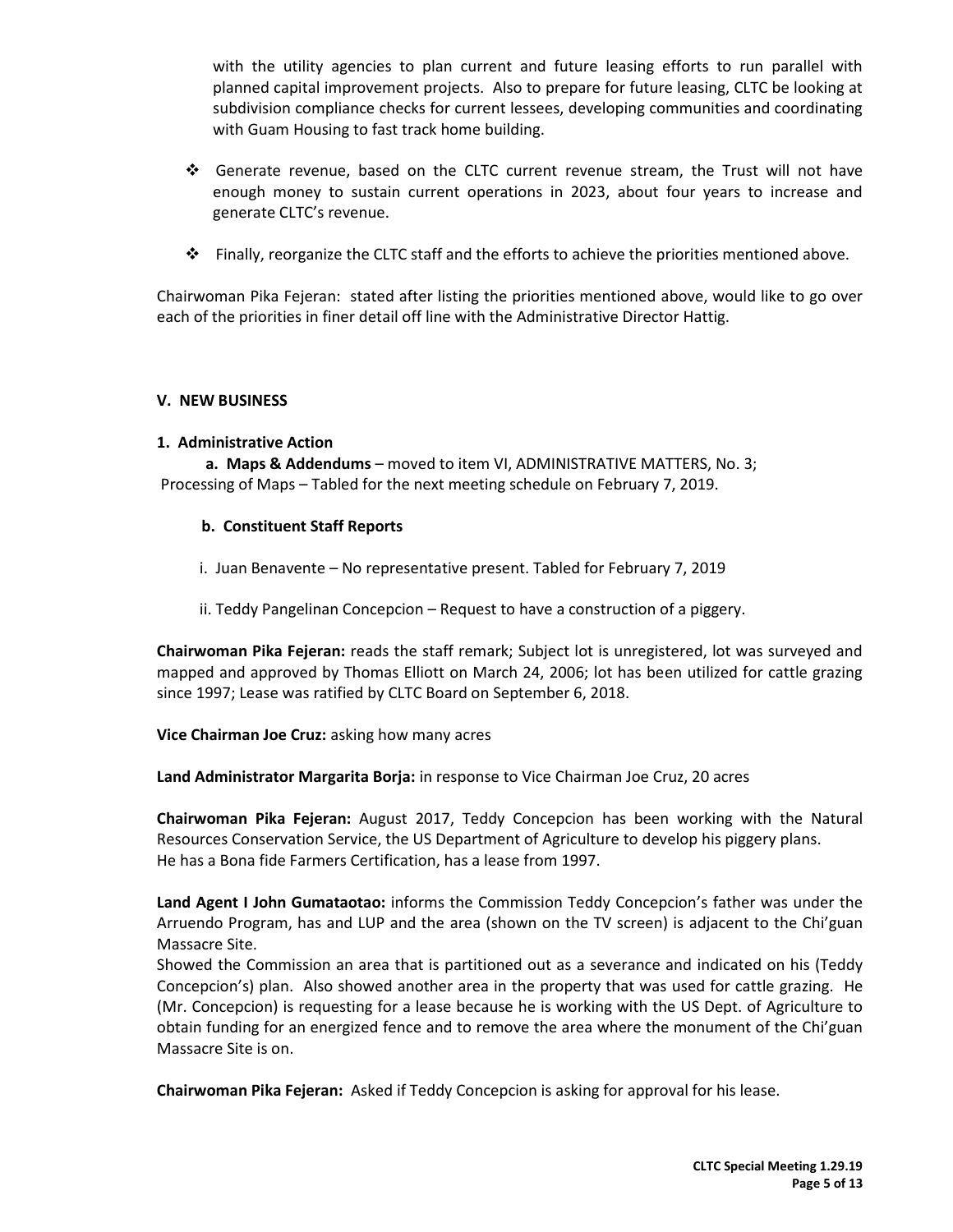**Land Agent I John Gumataotao:** in response, yes in addition to what was mentioned above as far as getting the assistance with US Dept. of Agriculture and to remove the area of the Chi'guan Monument Site of his property; he is also going to construct a piggery.

It is was also pointed out that Teddy Concepcion's piggery plans were developed in cooperation with the Northern Guam Soil and Water Conservation District.

**Vice Chairman Joe Cruz**: states he doesn't understand why Teddy Concepcion will request for an approval for the piggery when he (Teddy Concepcion) was issued a 99 Year Lease for agriculture and is permitted; at the same time the ten of the twenty acres are used for pastures, except for the piggery and the monument side.

**Land Administrator Margarita Borja:** in response to Vice Chairman Joe Cruz's statement. Based on the lease, there is an area that is stated the lessee must appear before the board to construct a piggery and get approval from the Board of Commission.

# **(Discussion Ensues)**

**Land Agent I John Gumataotao**: Also explained because the land is unregistered and he (Teddy Concepcion) is giving up the portion that he is giving up includes in his original 20 acreage lease, a lot of things will be factored in to the new lease such as meeting the requirements per head, per cattle per grazing acreage; same with the piggery; those would have an average effect on his lease. However, again, because the land is unregistered, the main issue is to have a valid lease.

**Vice Chairman Joe Cruz:** Asked if that is the main reason why he is requesting for approval from the board

**Commissioners Comments:** it is the fault of the commission for placing him on unregistered land

**Assistant Attorney General Nicolas Toft:** in response to the comments made; he (Teddy Concepcion) was occupying the property prior, he has an LUP.

**Commissioners Comments:** Asked how to work with the situation.

**Assistant Attorney General Nicolas Toft:** the process would have to go through legislation, get the property surveyed, get the land registered.

**Chairwoman Pika Fejeran:** Asked if there is anything else that can be done and if it would be an issue if the Commission approved his (Teddy Concepcion) plans with the understanding the parceling out the Chi'guan Massacre Site.

**Assistant Attorney General:** in response to Chairwoman Pika Fejeran's question, as long as the lease is not being altered. The Piggery request is separate of the unregistered land issue. As far as the parceling out of the site, that would have to wait until the registering is completed.

After more discussion, Chairwoman Pika Fejeran emphasized this is what we (CLTC) want to hear from our Beneficiaries; believes Teddy Concepcion has a good story and is exactly what CLTC wants the lessees to do.

A motion made by Commissioner Techaira to approve the piggery for Lot 7154-2 Yigo. Second by Vice Chairman Joe Cruz.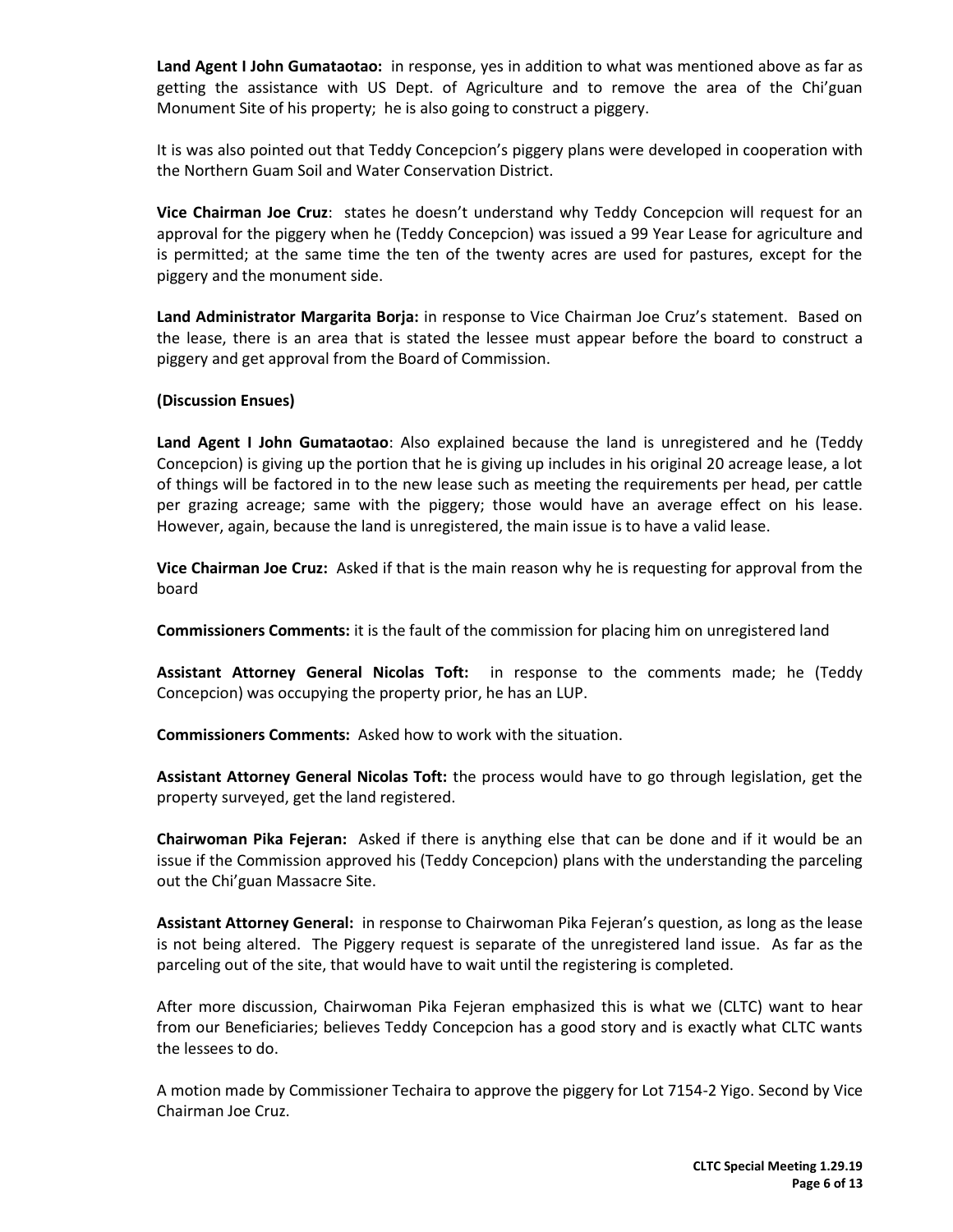**Chairwoman Pika Fejeran:** Stressed a motion was made for the piggery only, all other concerns regarding the lot parceling will have to wait until the land is registered.

Restated the motion made; Motion PASSED Unanimously.

**Chairwoman Pika Fejeran:** moved on to the next item on the agenda

# **c**. **Lease/Addendum/Utility Authorizations**

 **i. Norma Arciga Benavente:** Tabled for February 7, 2019. No representative present; representative scheduled to appear before the Commission on the next scheduled meeting on February 7. Commission requesting for staff reports on all family members within the Feja Family surroundings. Norma Arciga Benavente is a part of the Feja Family.

**Chairwoman Pika Fejeran:** moved onto the Rosanna Marie Camacho

# **ii. Rosanna Marie Camacho:** Not present

*Summary: Roseanna Marie Camacho is the designated beneficiary to her deceased mom, Rosemarie Cruz Camacho who had lease issued to her in 1997 and was the original applicant. The request is to issue an addendum to reflect the changes of the applicant.* 

**Chairwoman Pika Fejeran:** pointed out the application for Rosemarie Cruz Camacho indicates she is not living on government land. The application for the designated beneficiary, Rosanna Marie Camacho indicates she does, which makes her a priority 2.

**Vice Chairman Joe Cruz:** asked whose application are we (CLTC) assessing as a priority 2.

**Land Administrator Margarita Borja**: Based on Public Law 23-38; there is a section indicating as a benefactor and you own land, it shouldn't affect the issuance of a lease to the beneficiary. **PL 23-38; 7.5** the transferee may own an interest in non-Chamorro homelands real property, regardless of degree of ownership.

Motion made by Commissioner Techaira to approve an addendum to residential lease for Rosanna Marie Camacho for Lot 22, Block, 17, Tract 9210, Yigo. Second by Vice Chairman Joe Cruz. PASSED Unanimously

**Chairwoman Pika Fejeran:** before moving on to the next constituent on the list suggested to the Commission and the newly Confirmed CLTC Administrative Director, Jack Hattig III to have a resolution drafted regarding the approval authority granted to the Administrative Director given by the Commission for the following:

- 1. Utility Authorization for current lease holders
- 2. Beneficiary Designations for CLTC lease holders within accordance of the law; PL 23- 38; 9.1
- 3. Beneficiary Designations for CLTC applicants within accordance to the law; PL 23-38; 5.8
- 4. Lease Transfers within accordance of the law; PL 23-38; 7.5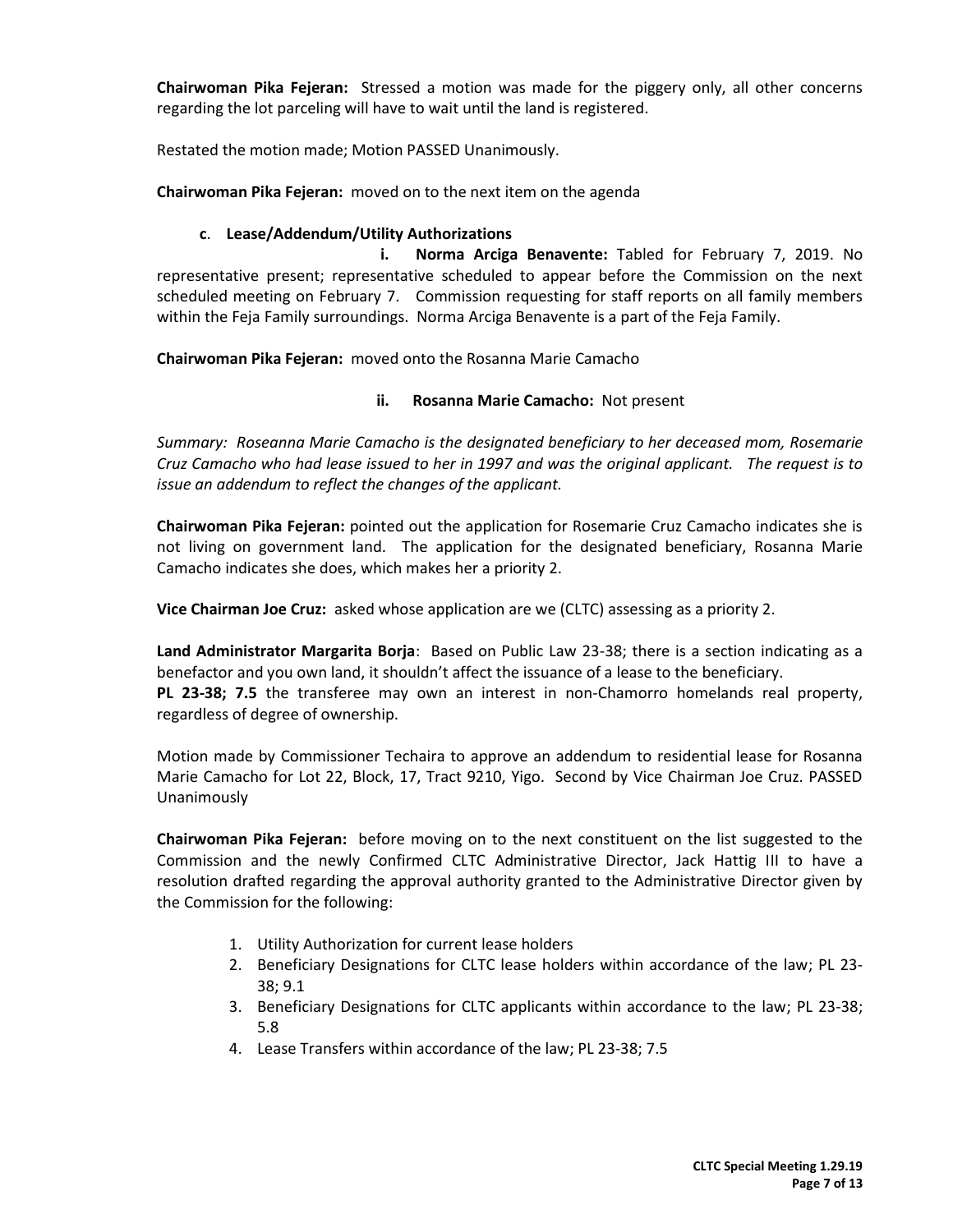In addition to the above approved motions, a new motion was made for approval authority to be given to the Administrative Director for lease addendums for beneficiary designations in accordance to PL 23-38; 9.1, existing leases and transfer of leases in accordance to PL 23-38; 7.5. So moved by Commissioner Techaira. Second by Vice Chairman Joe Cruz. PASSED Unanimously.

After confirming all approved motions granting approval authority given to the Chamorro Land Trust Administrative Director by the CLT Commission, Chairwoman Pika Fejeran continued onto the next item on the agenda.

# **iii. Eddie Concepcion Muna**

*Summary: Eddie Muna took over Jesse Atoigue Muna who is his deceased father's application. His father (Jesse Atoigue Muna) was a pre-occupier under Land Use Permit No. 4093 with a Mayor's Certification indicating he (Jesse Atoigue Muna) has occupied the land since 1983. There were utilities that existed but has been disconnected. GWA and GPA requires a lease reflecting Eddie Muna as the lessee in order to make changes on the utility accounts. The request is to issue an agriculture lease, Survey Authorization and Utility Authorizations under Eddie Muna's name.* 

**Land Administrator Margarita Borja:** informed the Commission; there was a lease that was prepared for Eddie Muna, however; it was at the time the controversies with CLTC occurred and everything was placed on hold.

**Richard Muna:** representing his brother Eddie Muna and explained during the time his father was alive he (Jesse Atoigue Muna, father) wanted his four sons to live on the property. But according to Margarita Borja, Land Administrator, only one person can take over the lease. They (Richard and the rest of Jesse Muna's sons) would have to designate one person which is Eddie. Eddie lived with their father the whole time unfortunately, the paper work was being processed at the time their father passed away. After the passing of their father, hard times occurred and the power was disconnected. Requested from the Commission to approve Eddie Muna as the lessee instead of the beneficiary so he could go to GPA and GWA and make the necessary changes.

**Chairwoman Pika Fejeran:** thanked Richard Muna for presenting their case to the Commission. Has no questions, asked the Commission members if they had any questions regarding their case.

No questions from the Commissioners.

A motion made by Commissioner Techaira to approve the issuance of an Agriculture Lease, Survey Authorization and Utility Authorizations for Lot 3, Block 17, Tract 10316, Dededo containing an area of 8,140 square meters as per Masterplan under the name of Eddie Muna. Second by Amanda Santos. PASSED Unanimously.

# **iv. Lindsey Quitugua Mafnas –** Not present

*Summary: Lindsey Quitugua Mafnas is a pre-occupier, LUP# 3379 which was originally under her mom, Linda Quitugua, for lot 10120-107, Dededo. Through another program Linda Quitugua was offered a Dollar Home in the Sagan Linayan Area, her children remained on the Arrunedo properties where Lindsey is currently residing. Linda Quitugua would have to give up the Arruendo property which she did and transferred her application rights to her daughter Lindsey who remained on the property. A Mayor's Certification for Lindsey is in file and indicates she was occupying with her family. Her power was disconnected since 2017, last power bill in file for reference. Request for an Agriculture Lease pending the completion of survey and Utility Authorizations.*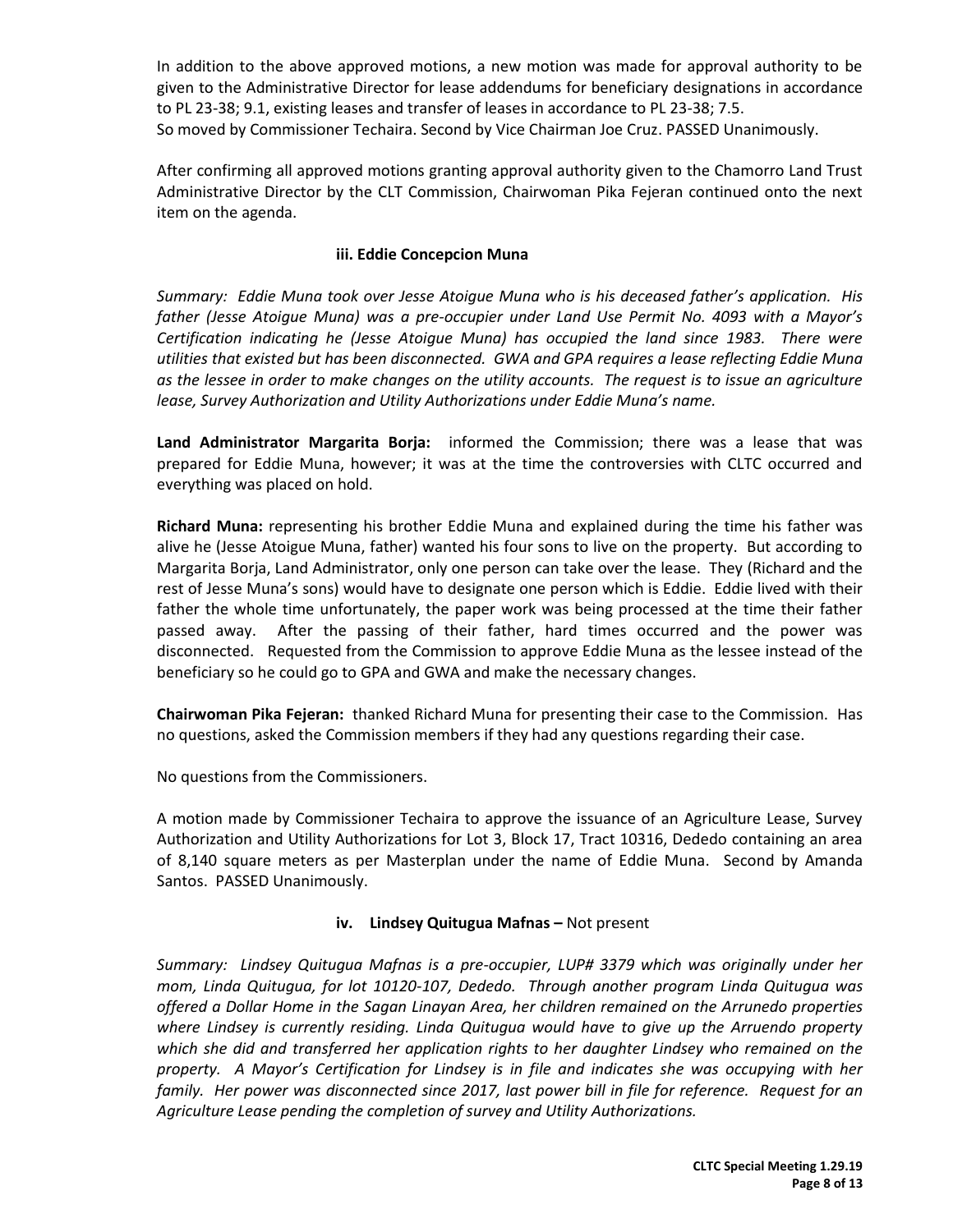Chairwoman Pika Fejeran and Commission Members not only discussed the applicant's situation but the general area of Lot 10120 where the applicant resides. Among the discussion was the process of surveying properties.

Acting Administrative Director Paul Santos: chimed in, agrees the surveying process with the CLTC applicant. Leases being issued with subject to survey which comes later on from the CLTC lessee which can be put off by the lessee until much later. Suggested prior to issuing a lease, to give the CLTC applicant a time line to complete their surveys.

**Chairwoman Pika Fejeran**: states it's a hardship on the CLTC Beneficiaries to have their properties surveyed. Asked what wouldit take to get these properties all surveyed for the beneficiaries considering it is CLTC's properties.

**Acting Administrative Director Paul Santos:** in response to Chairwoman Fejeran's question, it is funding.

Shown on the TV screen are all CLTC properties in the 10120 and the 10125 areas, from the Ukudo area to the Astumbo Fire Station area.

# **(Discussion ensues)**

**Commissioner Techaira:** referred back to the subject of Lindsey Quitugua Mafnas

**Chairwoman Pika Fejeran:** asked the Commission if we (CLTC) made a motion to approve her Agriculture Lease and Utility Authorization**,** can the motion be made based on not to exceed the half acre portion that is occupied.

So Moved by Commissioner Techaira. Second by Vice Chairman Joe Cruz. PASSED Unanimously.

#### **v. Francisco Blas Salas**

*Summary: Francisco Blas Salas was a pre-occupier, farmed banana, tomatoes, bitter melon, okra, had pigs and other local crops. He has completed his survey for Lot 2NEW, Block 8, Tract 10136, Dededo. He is requesting for an Agriculture Lease and Utility Authorizations.* 

**Chairwoman Pika Fejeran:** for clarification asked if the reference lot for the above description is the same lot as 10122.

**Land Administrator Margarita Borja:** in response to Chairwoman Fejeran, explained 10122 is the basic lot of Tract 10136; 10122 is huge lot and was tract out to tract, block and lot and now identified as Tract 10136.

Also explained, because the survey has been completed, CLTC now needs to complete an addendum to reflect the recorded map number, which would be the only changes on the lease.

It would be up to the Commission to decide if an addendum to the Agriculture Lease is necessary, there is a recorded map of the lot description in file.

**Chairwoman Pika Fejeran**: asked if it is necessary to have an addendum to reflect the recorded map number or would the recorded map with the lot description be sufficient enough.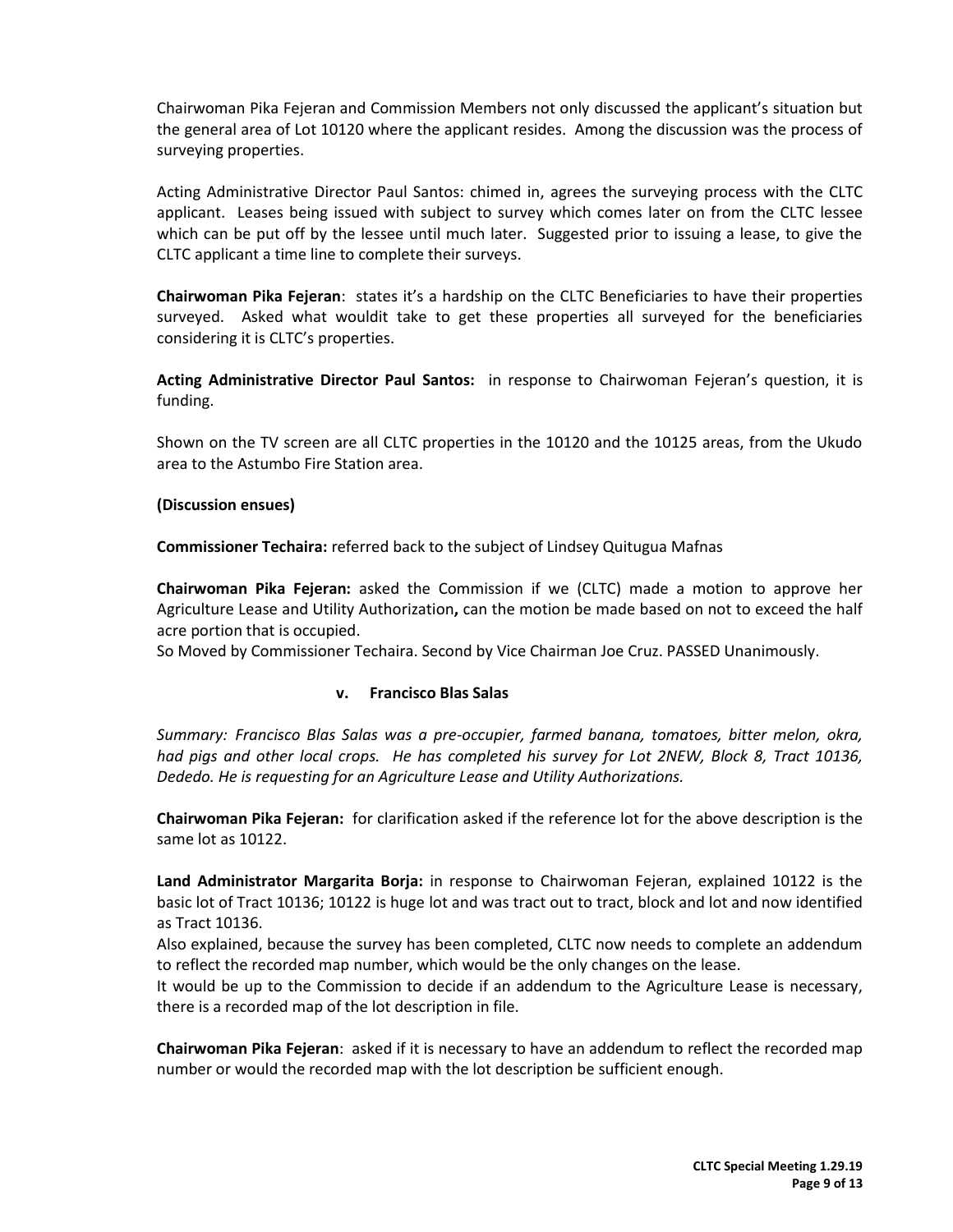**Land Agent Supervisor Mathew Leon Guerrero:** chimed in and suggested to have an addendum done even if there is a recorded map.

**Land Administrator Margarita Borja:** Also explained, the reason for an addendum is due to leases that were issued out based on subject to survey.

**Chairwoman Pika Fejera:** It basically connects the two, the lease and the recorded map.

Commission discuss and agree to have an addendum to complete the process.

A motion made to approve an Addendum to an Agriculture Lease and the issuance of Utility Authorizations for Francisco Blas Salas. So Moved by Commissioner Techaira. Second by Vice Chairman Joe Cruz. PASSED Unanimously.

#### **vi. Polly J.B. Gay -** Not Present

Moved to include under Pre-Moratorium Lease List

#### **vii. Daniel E. Sablan** – Not Present

Tabled for the next meeting; CLT Commission requesting for a farm plan

#### **viii. Sara Rose Flores** – Not Present

*Summary: Sara Rose Flores is has a residential lease that was issued to her in 1997 subject to survey. She completed her survey; has a Masterplan map recorded under Instrument No. 880757. Requesting to have an addendum to reflect the new lot description. Her lease was ratified by the CLT Commission Board on September 6, 2018.* 

**Chairwoman Pika Fejeran:** States the lessee, Sara Rose Flores has an existing Residential Lease and she is only requesting for an addendum formalizing the property description.

**Land Administrator Margarita Borja:** in response, her (Sara Flores) existing lease was indicating Block 4, Lot 39 and based of the Masterplan done by CLTC designates the same lot now described as Lot 17, Block 4, Tract 15213, Mangilao. The same area, the Masterplan changed the lot description.

**Chairwoman Pika Fejeran:** asked if the Commission want to make a motion to approve the Addendum to Residential Lease for Sara Rose Flores on Lot 5402, Block 4, Lot 39, Mangilao to be described now as Lot 17, Block 4, Tract 15213, Mangilao.

So Moved by Commissioner Techaira. Second by Commissioner Santos. PASSED Unanimously.

#### **ix. Ramona Perez Salas** – Not Present

*Summary: Ramona Perez Salas has Residential Lease which reflects a portion of Lot 10125-11-R1, Dededo. Her property was surveyed, has a Masterplan Map recorded under Instrument No. 88034 showing the actual lot description based on the Masterplan. Requesting to have an addendum to reflect the lot description as indicated on the Masterplan and for issuance on Clearing and Grating Authorization.* 

**Chairwoman Pika Fejeran:** stated it's the same situation as the previously discussed lessee. Asked if anyone has any questions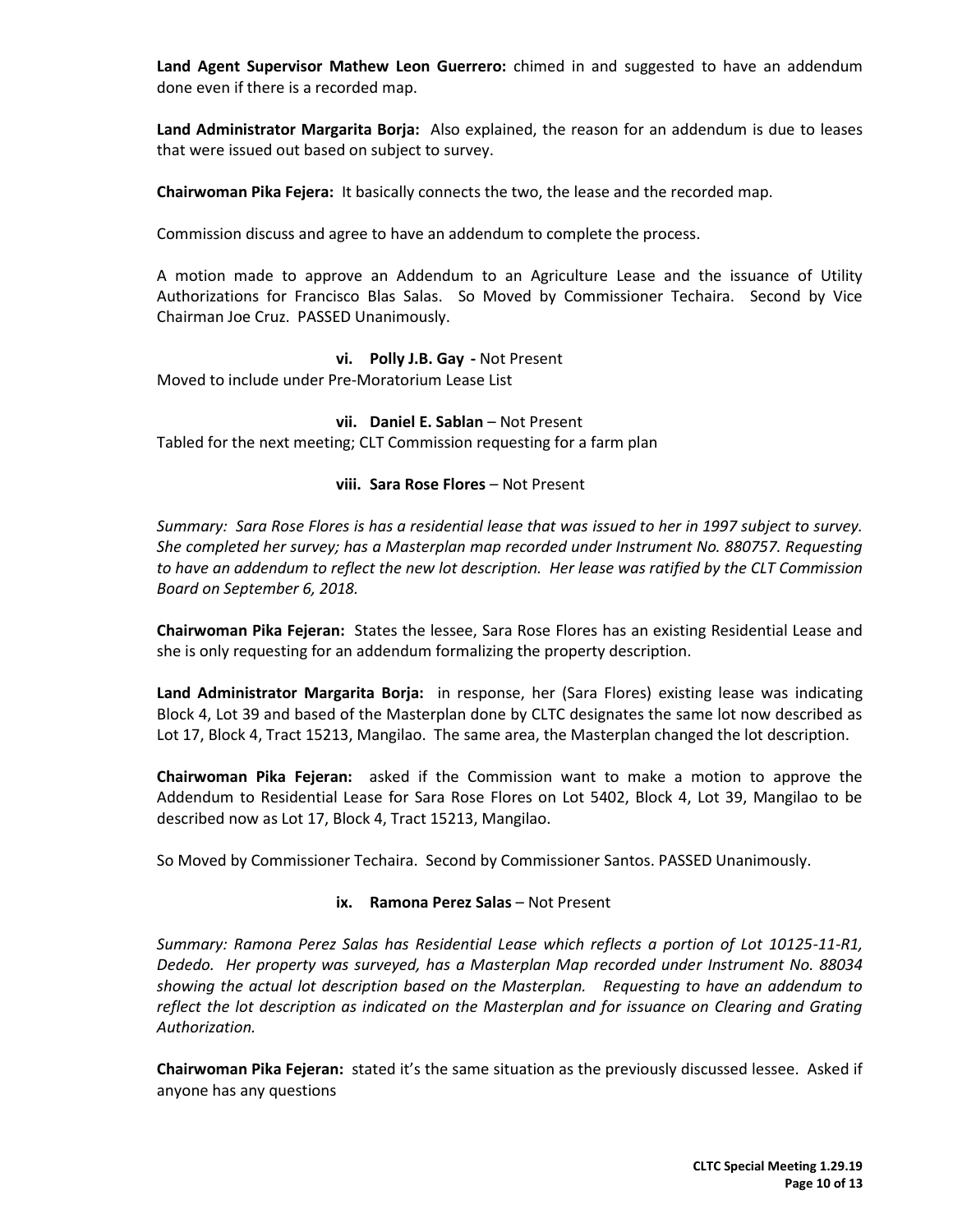**Vice Chairman Joe Cruz:** Asked if the authorizations come from Chamorro Land TrustLand Administrator Margarita Borja: in response to Vice Chairman Cruz's question, CLTC would issue an Authorization to DPW, then the lessee would take the authorization to DPW and from there would request for a clearing and grating permit.

Commission Members acknowledged the process.

**Chairwoman Pika Fejeran:** asked if there are any other questions and would the Commission like to approve the Residential Lease Addendum for Ramona Perez Salas changing the lot description to Lot 18, Block 1, Tract 10125, Dededo.

So Moved by Vice Chairman Joe Cruz. Second by Commissioner Techaira. PASSED Unanimously

# **x. Edward Blas Peredo** – Not present

*Summary: Edward Blas Peredo is deceased, named his daughter Shannon Bamba Peredo as his beneficiary. All the qualifying documents for his daughter Shannon is in file. The lease transfer is in accordance with PL 23-38, Section 9.1.*

**Chairwoman Pika Fejeran:** stated, with Edward Blas Peredo, the Commission has already given approval authority to the Administrative Director to make that approval

**Chairwoman Pika Fejeran:** moved onto the next item on the agenda, Pre-Moratorium Lease List

# **2. PRE-MORATORIUM LEASE LIST**

**Chairwoman Pika Fejeran:** asked how did the people get on the list, referring to the Pre-Moratorium Lease List

**Land Administrator Margarita Borja:** in response to Chairwoman Fejeran's question, explained the names on the list are the last batches of leases that were prepared and held back for the Governor's signature. The leases required the lessee and the Director's signature and just waiting for a date for the Governor's signature.

**Chairwoman Pika Fejeran:** asked Assistant Attorney General Nicolas Toft if the leases required a signature from the Governor.

**Assistant Attorney General Nicolas Toft:** in response to Chairwoman Fejeran's question, no, it doesn't need but will need the approval of the Commission.

**Land Administrator Margarita Borja:** referring to the Pre-Moratorium lease list, did not get approval from the Commission.

**Chairwoman Pika Fejeran:** reconfirmed with Land Administrator Margarita Borja that the list did not get approval from the Commission and did not make it onto the list to ratify

**Land Administrator Margarita Borja:** correct and explained they (Pre-Moratorium Lease List) was at the beginning of all the controversies with CLTC and the Attorney General's Office said all leases were Null and Void.

**Assistant Attorney General Nicolas Toft:** in response, the leases were not VOID, there were VOIDABLE. If the Commission went over the leases and approved them, then CLTC can reissue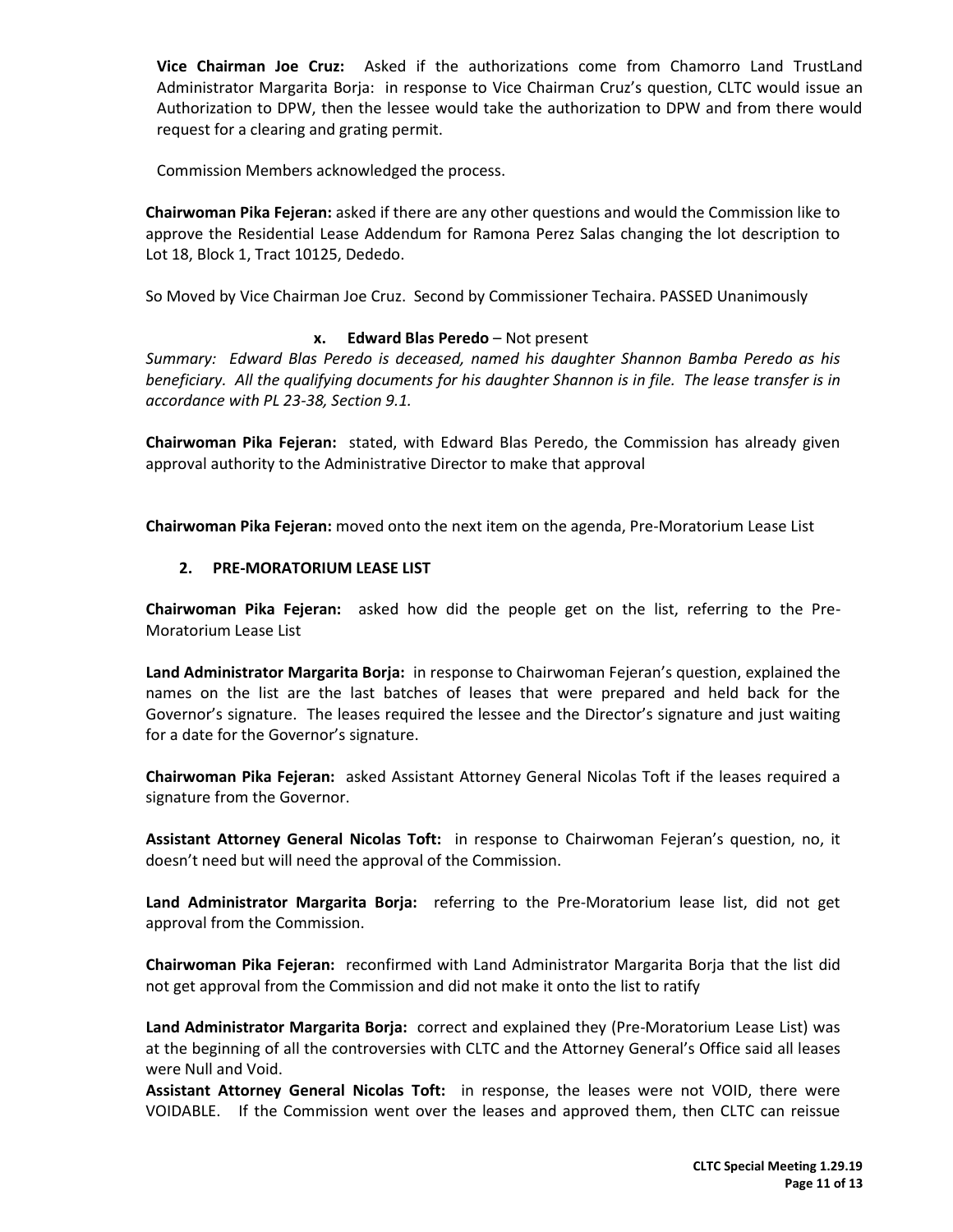those leases and the Commission can sign them. The leases would have to be reviewed by the Board and suggested for the Commission to look at the pre-occupier leases that were prepared.

**Chairwoman Pika Fejeran**: asked if the Pre-occupier lease list would need a separate ratification.

**Assistant Attorney General Nicolas Toft**: in response, the list that was ratified was a specific number that was given, the Pre-occupier lease list is a separate list that didn't include the original list that was ratified. We referring to CLTC didn't know about this list until much later. Yes, it would be a separate group for to ratify.

**Land Administrator Margarita Borja:** suggested to cross check the Pre-occupier lease list with the bigger list of names of those that were ratified to see if any of the names from the pre-occupier list is listed on the ratified list.

Commission Members and Assistant Attorney General Nicolas Toft agree to cross the check the names and the two lists.

**Chairwoman Pika Fejeran:** reconfirmed Land Administrator Margarita Borja's suggestion and tabled the Pre-Moratorium Lease list discussion pending verification against the list that was ratified. Discussion tabled for the February  $7<sup>th</sup>$  meeting.

# **3. Commercial Licenses**

**Chairwoman Pika Fejeran:** Requested from Program Coordinator III Joey Cruz to put together more detailed information regarding the Commercial Lease Licenses to include the compliance, lease status and other revenue generating activities. Tabled for February 21, 2019, the next CLTC meeting.

#### **4. Unregistered Land**

Chairwoman Pika Fejeran: moves onto the next item, Unregistered Land on the spread sheet provided to the Commissioners.

**Assistant Attorney General Nicolas Toft:** in response, on the spread sheet is a listing of 71 lots, about a third of them have leases or commitments on them at no fault of the Commissioner or the previous Director, they (those living on unregistered land) were there under the Arruendo Program. Has started to work with Land Administrator Margarita Borja to find the bigger lots with accessibility that are in areas where CLTC can place people for residential or agriculture; lots that are bigger sizes and have maps completed. Especially in the Dededo area, those have lots that look like they are already done, just a matter of having them registered.

Prioritizing the areas where CLTC has lessees for those who are occupying on unregistered land.

**Chairwoman Pika Fejeran:** asked, what authority does the Trust have as far as once the land is registered; can have developers come in and develop on the property and then leasing them to applicants.

**Assistant Attorney General Nicolas Toft**: in response to Chairwoman Fejeran's question, first would have to determine if it is residential or agricultural. And we (the Trust) is capped at nine percent of total inventory of what can be commercial.

**Chairwoman Pika Fejeran**: requested for Assistant Attorney General Nicolas Toft and Land Administrator Margarita Borja to work with DLM to gather more information regarding the unregistered land as far as funding and identifying all unregistered land.